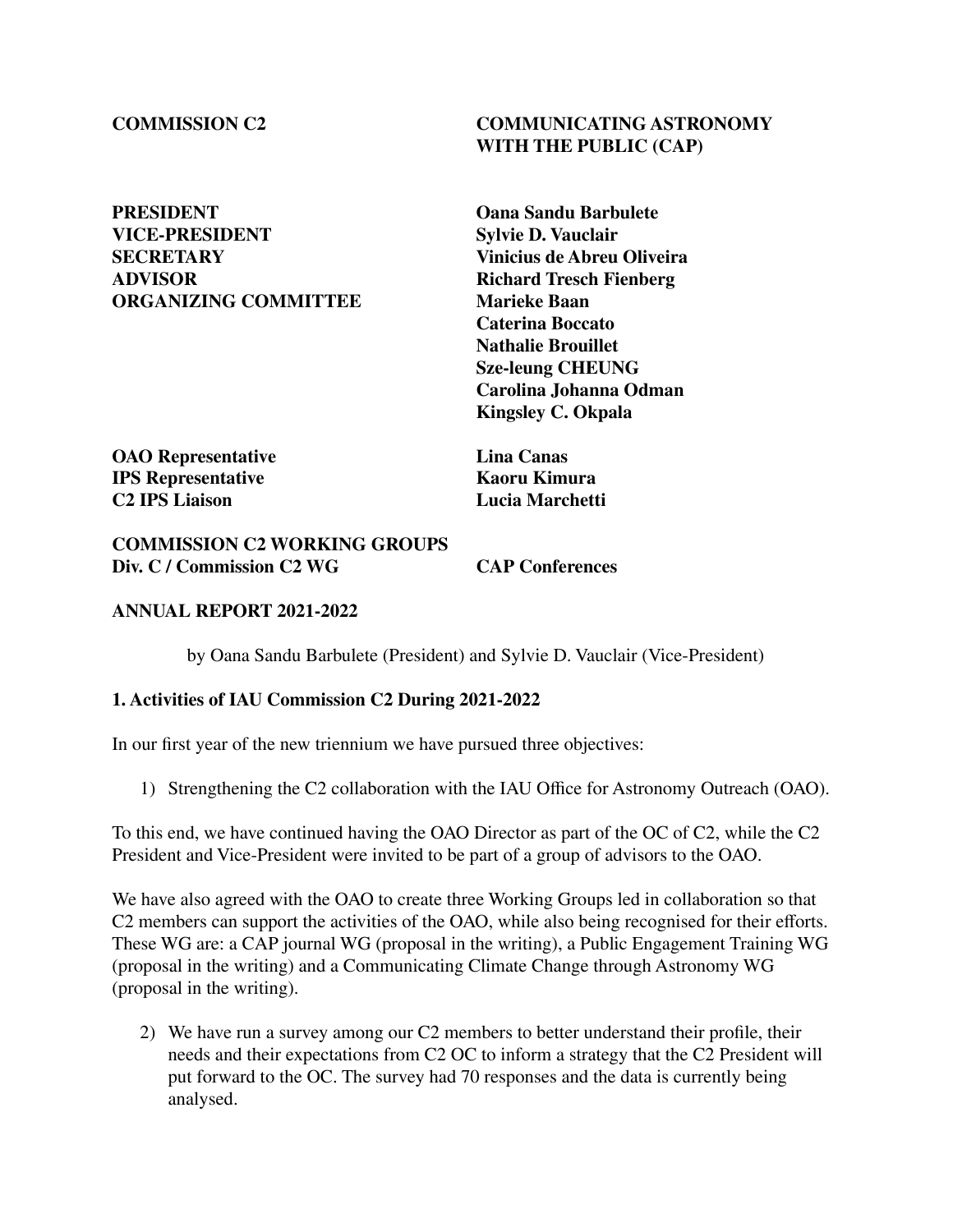3) We have continued exploring the longer term project to identify ways in which C2 could provide an independent evaluation framework for astronomy communication to act as an industry standard. We have surveyed our members on the usefulness of this project and, from the preliminary analysis we have, we intend to create a Working Group for this project.

Other administrative tasks we have completed are:

- We have moved the C2 website hosting from the ESO servers to the NAOJ servers.
- We have established a monthly meeting of the OC to track progress.
- We have invited a total of 17 people to join the commission as Associates, already achieving our target of 10. 15 of those invited are supporting the OAO projects, while 3 of them are supporting the WGAC Working Group for Astronomy in Culture.
- An update of the C2-OAO Memorandum of Understanding was done.

The President of C2 serves as an ex-officio member of the Division C SC, and in that role she has participated in meetings and the evaluation of the Division Days proposal for the IAU GA.

# **2. Working Group Report**

2.1 CAP Conferences WG

| <b>CO-CHAIRS:</b> | Ramasamy Venugopal                           |
|-------------------|----------------------------------------------|
|                   | Samir Dhurde                                 |
|                   | Lina Canas                                   |
| WG MEMBERS:       | Lars Christensen, Sze-leung Cheung, Thierry  |
|                   | Botti, Kazuhiro Sekiguchi, Pamela L Gay, Jin |
|                   | Zhu, Ángela Patricia Pérez Henao, Helen Sim, |
|                   | Ankit Bhandari, Vinicius de Abreu Oliveira,  |
|                   | Eleni Thomai Chatzichristou, Farseem         |
|                   | Mohammedy, Ilídio André Costa, Kimberly      |
|                   | Kowal Arcand, Avivah Yamani, J.E. Chase,     |
|                   | Dongni Chen, João Retrê, Niruj Mohan         |
|                   | Ramanujam                                    |

In view of the global pandemic, the WG organised the first virtual CAP [conference](https://www.communicatingastronomy.org/cap2021/), held during 24−27 May, under the central theme - Communicating Astronomy with the Public in the Age of Global Crises. Thanks to the generous support from The Kavli Foundation, which provided a grant to strengthen the IAU's public engagement programmes and scientific meetings, CAP 2021 was free to all attendees.

The CAP 2021 SOC and VOC (Virtual Organising Committee) jointly organised the event which included 16 plenary talks, 163 oral presentations, 4 panel discussions, 5 workshops, and 75 digital posters. The recorded talks, panel discussions and video posters can now be watched on the CAP [YouTube](https://www.youtube.com/IAUCAP) channel. A total of 863 participants tuned in for the keynotes and plenary talks